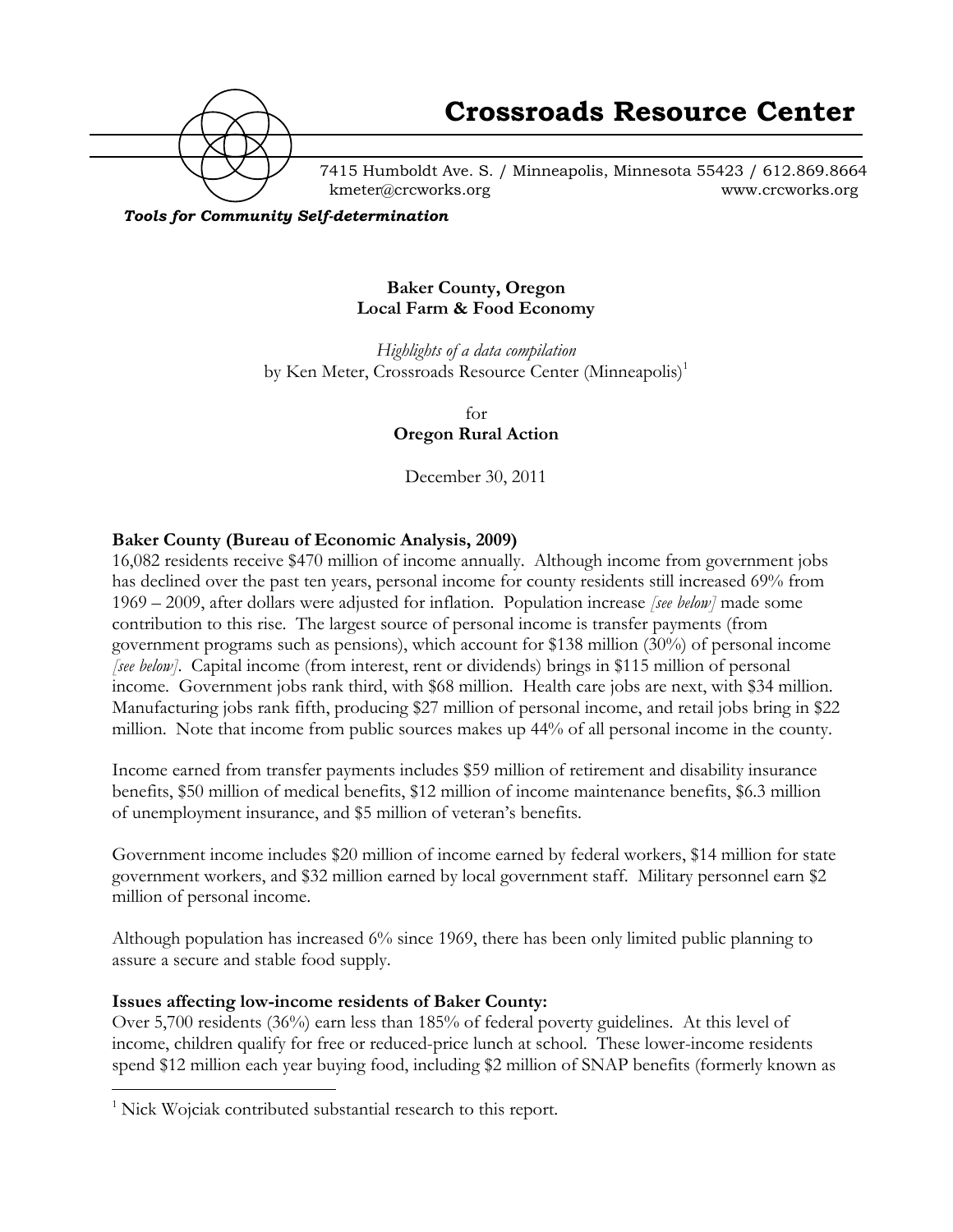food stamps) and additional WIC coupons. The county's 688 farmers receive an annual combined total of \$1.8 million in subsidies (23-year average, 1987-2009), mostly to raise crops such as wheat that are sold as commodities, not to feed Baker County residents. *Data from Federal Census of 2000, Bureau of Labor Statistics, & Bureau of Economic Analysis.*

12% percent of the county's households (nearly 1,900 residents) earn less than \$10,000 per year. *Source: Federal Census American Community Survey 2005-2009.*

20% of Oregon adults aged 18-64 carry no health insurance. *Source: Centers for Disease Control.*

## **Food-related health conditions:**

26% of Oregon residents reported in 2009 that they eat five or more servings of fruit or vegetables each day. 74% do not. This is a key indicator of health, since proper fruit and vegetable consumption has been connected to better health outcomes. *Source: Centers for Disease Control.*

56% of Oregon adults reported in 2009 they have at least 30 minutes of moderate physical activity five or more days per week, or vigorous physical activity for 20 or more minutes three or more days per week. *Source: Centers for Disease Control.*

7% of Oregon residents have been diagnosed with diabetes as of 2010. *Source: Centers for Disease Control.* Medical costs for treating diabetes and related conditions in the county are estimated at \$9 million per year. Costs for the state of Oregon as a whole total \$2.2 billion. *Source: American Diabetes Association cost calculator.*

61% of Oregon residents are overweight (33%) or obese (28%). *Source: Centers for Disease Control.*

# **The county's farms (Agricultural Census, 2007)**

*Agriculture Census data for 2007 were released February 4, 2009*

*The Census of Agriculture defines a "farm" as "an operation that produces, or would normally produce and sell, \$1,000 or more of agricultural products per year."*

*Land:*

- 688 farms. This is 2% of Oregon farms.
- Baker County had 2% fewer farms in 2007 than in 2002.
- 131 (19%) of these are 1,000 acres or more in size.
- 228 (33%) farms are less than 50 acres.
- Average farm size is 1,035 acres, significantly more than the state average of 425 acres.
- The county has 712,000 acres of land in farms.
- This amounts to 4.3% of the state's farmland.
- Baker County holds 70,000 acres of harvested cropland.
- 121,000 of these acres are irrigated.
- Average value of land and buildings per farm was \$1.2 million, significantly higher than the 2007 state average of \$804,000.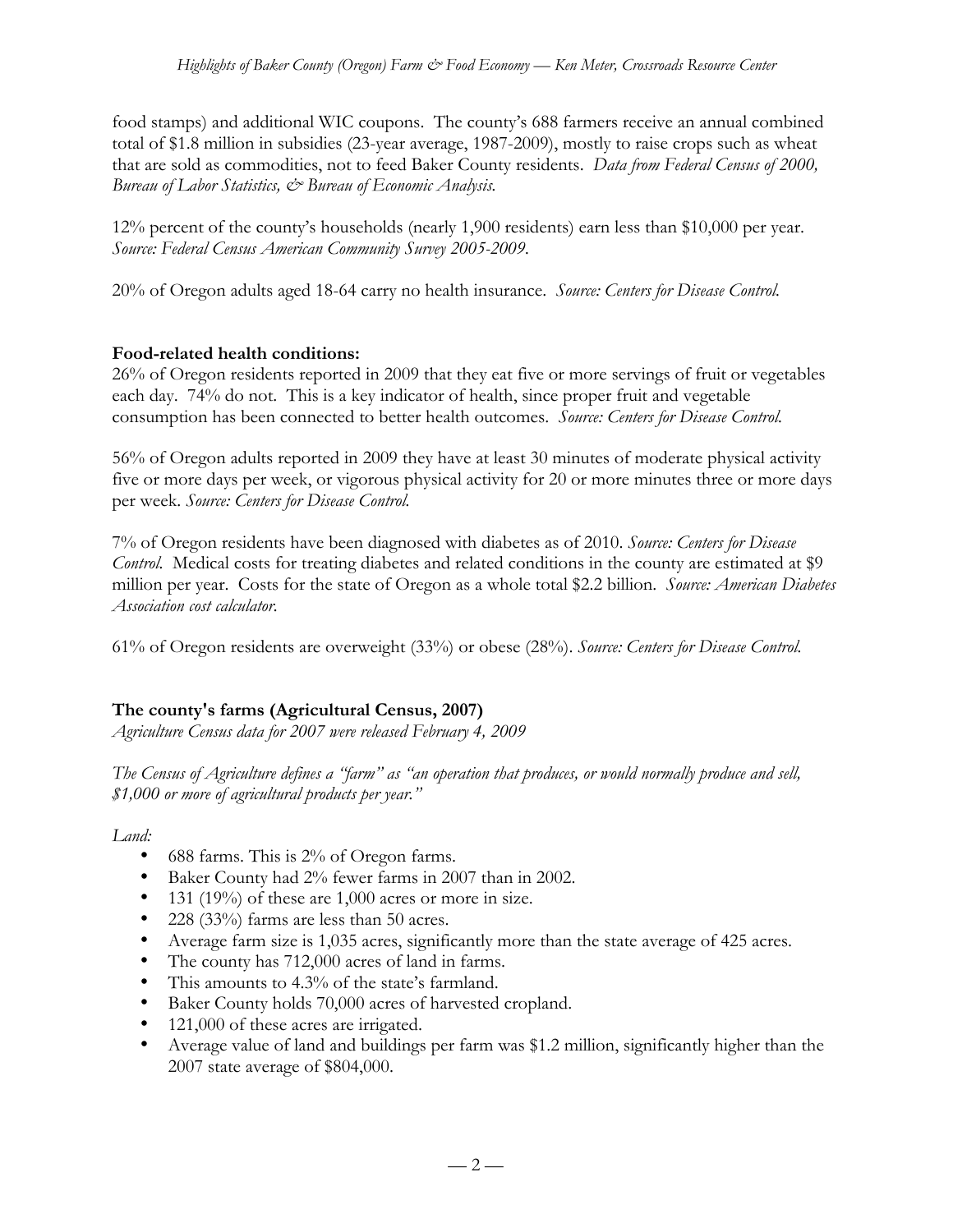# *Sales:*

*With the exception of foods sold directly to consumers (see below), farmers typically sell commodities to wholesalers, brokers or manufacturers that require further processing or handling to become consumer items. The word "commodities" is used in this report to mean the crops and livestock sold by farmers through these wholesale channels. The term "products" encompasses commodity sales, direct sales, and any other sales.*

- The county's farmers sold \$62 million of crops and livestock in 2007.
- Farm product sales decreased by 2% from 2002 to 2007.
- \$19 million of crops were sold.
- \$43 million of livestock and products were sold.
- 366 (53%) of the county's farms sold less than \$10,000 of products in 2007.
- Total sales from these small farms were \$787,000, 1% of the county's farm product sales.
- 120 (17%) of the county's farms sold more than \$100,000 of products.
- Total sales from these larger farms were \$54 million, 87% of the county's farm product sales.
- 63% of the county's farms (430 of 688) reported net losses in 2007. This is slightly less than the Oregon average of 65%.
- 131 (19%) of Baker County's farmers collected a combined total of \$1.3 million of federal subsidies in 2007.

### **Top farm products of Baker County (2007).** *Note that sales data for fruits, tree nuts, and berries,*

*Christmas trees, corn, horses and ponies, ornamentals, and milk were suppressed by the USDA in an effort to protect confidentiality. Therefore, these products are not included in this chart.*

| Product                  | \$ millions |
|--------------------------|-------------|
| Cattle and calves        | 41          |
| Vegetables               | O)          |
| Forage crops (hay, etc.) | 5           |
| Wheat                    | ↖           |

### *Production Expenses:*

- Feed purchases were the largest single expense for Baker County farmers in 2007, totaling \$9.3 million (15%).
- Depreciation costs ranked as the second most important expense, at \$7 million (11%).
- Land and building rental cost farmers \$6.4 million (10%).
- Hired farm labor cost farmers \$5.8 million (9%).
- Supplies, repairs, and maintenance cost farmers \$5.4 million (9%).
- Fertilizer, lime, and soil conditioners purchases totaled \$4.3 million (7%).
- Interest expenses totaled \$4.3 million (7%).

# *Cattle & Dairy:*

- 393 farms hold an inventory of 81,000 cattle.
- 55,000 cattle were sold by farmers in 2007, for total sales of \$41 million.
- 339 farms raise beef cows.
- 14 farms raise milk cows.
- 6 farms produced 9,045 bushels of corn for silage on 367 acres.
- 357 farms produced 145,000 tons of forage crops (hay, etc.) on 57,000 acres.
- 154 farms sold \$4.9 million of forage.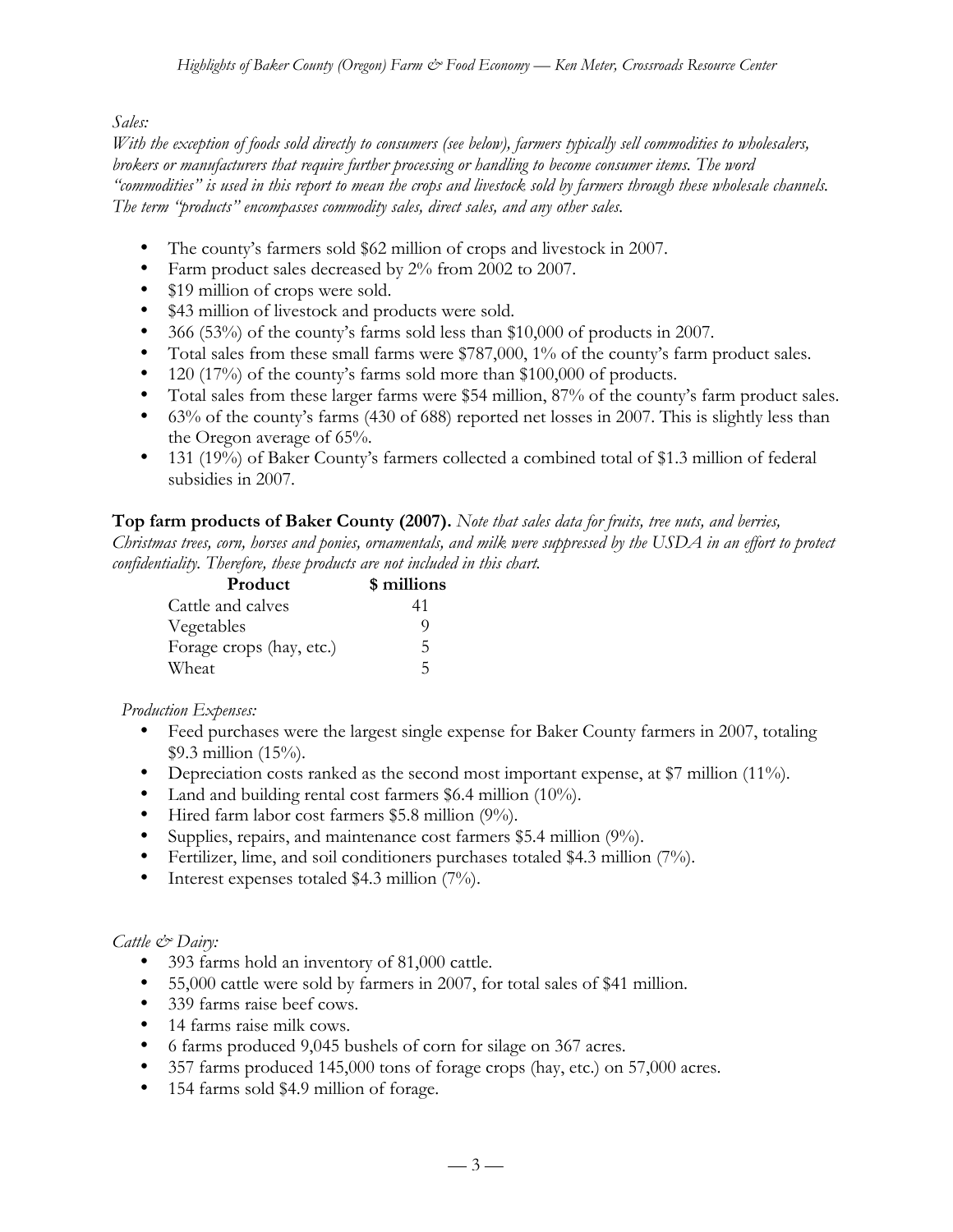## *Other Livestock & Animal Products:*

- 21 farms hold an inventory of 86 hogs and pigs.
- 34 farms sold 231 hogs and pigs in 2007, worth \$33,000.
- 46 farms hold an inventory of 4,744 sheep and lambs.
- 59 farms sold \$444,000 worth of sheep, goats, and lambs in 2007.
- 64 farms hold an inventory of more than 834 laying hens*.*
- 5 farms raise broiler chickens.
- No farms engage in aquaculture.
- 60 farms raise horses and ponies.

# *Grains, Oil Seeds, & Edible Beans:*

- 30 farms produced \$5 million of grains, oil seeds, and edible beans.
- 22 farms produced 704,000 bushels of wheat on 8,481 acres, worth \$4.7 million dollars.
- This amounts to an average price per bushel of wheat of \$6.68. *Note that this price is an approximation, and does not necessarily represent the actual price at which wheat was sold.*
- This includes:
	- o 14 farms produced 530,000 bushels of winter wheat on 6,019 acres.
	- o 13 farms produced 174,000 bushels of spring wheat on 2,462 acres.

*Vegetables & Melons (some farmers state that Ag Census data does not fully represent vegetable production):*

- 15 farms worked 3,734 acres to produce vegetables, selling \$8.5 million.
- This represents a 25% increase in the number of farms (from 12) over 2002. *Note that data for 2002 sales were suppressed by the USDA in an effort to protect confidentiality.*
- 12 farms raised potatoes on 3,717 acres*. Note that data for sales of potatoes were not reported by the USDA in 2007).*

*Fruits (some farmers state that Ag Census data does not fully represent fruit production):*

- 15 farms in the county have 41 acres of orchards.
- 9 farms sold fruits, nuts and berries*. Note that data for sales of fruits, nuts and berries were not reported by the USDA, in an effort to protect confidentiality.*

# *Nursery & Greenhouse Plants:*

- 5 farms sold ornamentals in 2007. *Note that data for sales of ornamentals were suppressed by the USDA in an effort to protect confidentiality.*
- One farm sold Christmas trees. *Note that data for sales of Christmas trees were suppressed by the USDA in an effort to protect confidentiality.*

# *Direct & Organic Sales:*

- 74 farms sell \$221,000 of food products directly to consumers. This is a 6% increase of number of farms (70 in 2002) selling direct over 2002, and an 84% increase in direct sales over 2002 sales of \$120,000.
- This amounts to 0.4% of farm product sales, the same as the national average of 0.4%.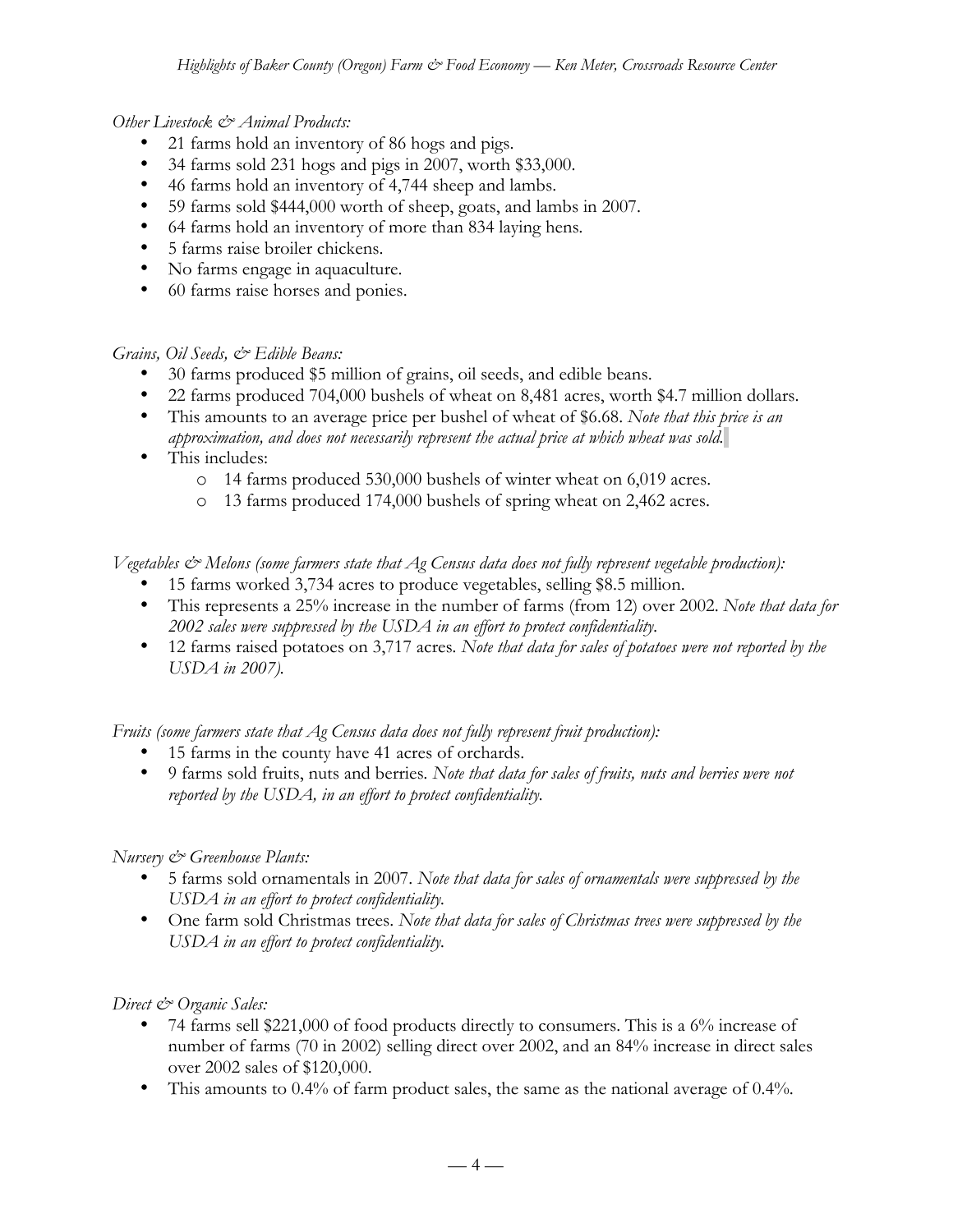- 5 farms in the county sold \$12,000 of organic products, accounting for less than 1% of Oregon's organic sales.
- For comparison, 799 farms in Oregon sold \$88 million of organic food products.
- 2 farms market through community supported agriculture (CSA).
- 138 farms produce and sell value-added products.

## *Conservation Practices:*

- 167 farms use conservation methods such as no-till, limited tilling, filtering field runoff to remove chemicals, fencing animals to prevent them from entering streams, etc.
- 264 farms practice rotational or management intensive grazing.
- 23 farms generate energy or electricity on the farm.

# *Other Crops:*

- 6 farms produced 9,045 tons of corn for silage or greenchop on 367 acres.
- 12 farms produced 51,000 bushels barley on 646 acres worth \$167,000.
- 3 farms produced 9,820 bushels of oats on 123 acres. *Note that the USDA did not report sales data for oats in 2007.*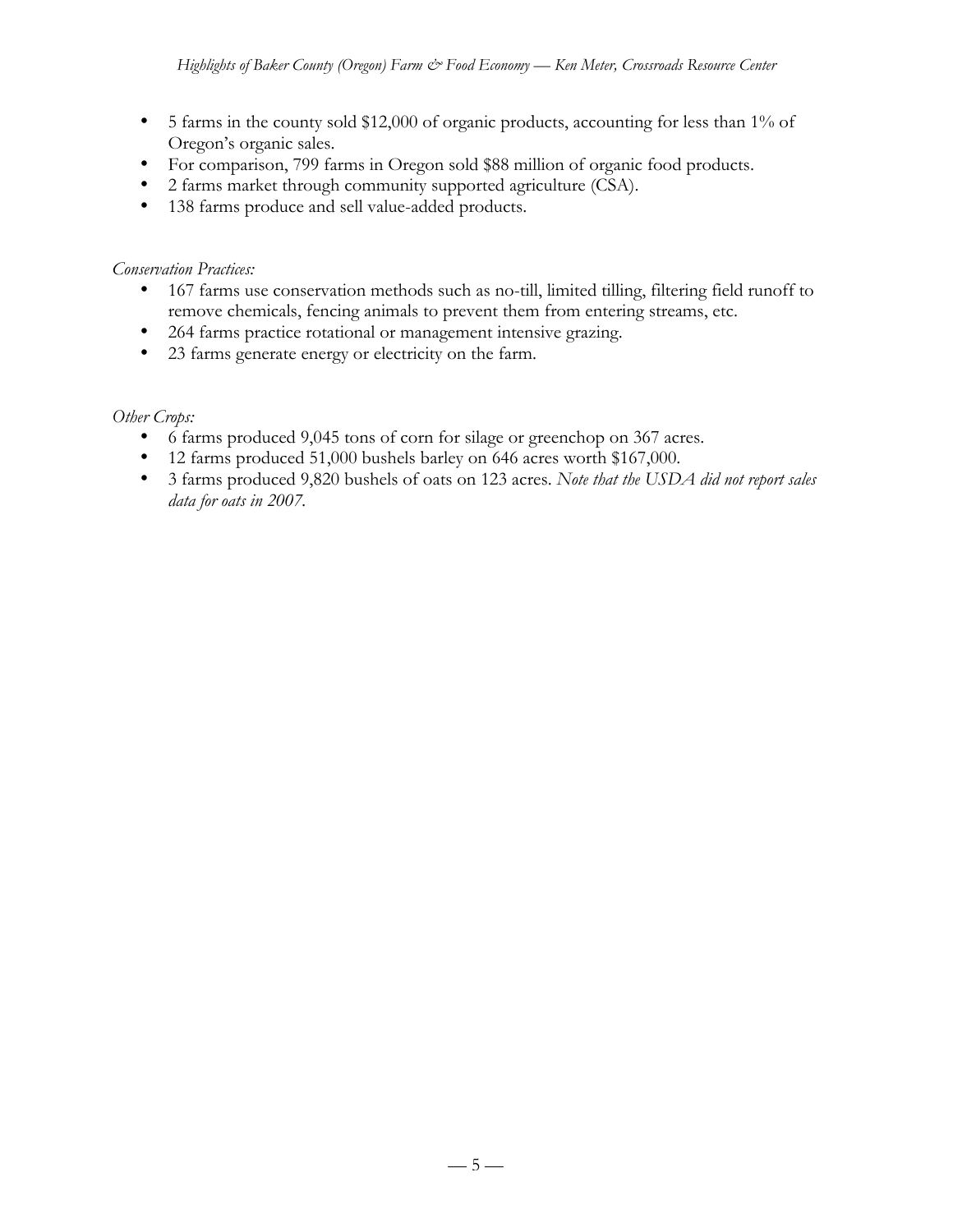| Small family farms:             | Farms | Percent | Acres   | Percent |
|---------------------------------|-------|---------|---------|---------|
| Limited-resource                | 102   | 15%     | 25,935  | $4\%$   |
| Retirement                      | 134   | 19%     | 44,785  | $6\%$   |
| Residential/lifestyle           | 215   | $31\%$  | 88,300  | $12\%$  |
| Farming occupation/lower sales  | 118   | $17\%$  | 68,922  | 10%     |
| Farming occupation/higher sales | 37    | $5\%$   | 122,637 | $17\%$  |
| Large family farms              | 30    | $4\%$   | 128,602 | 18%     |
| Very large family farms         | 19    | $3\%$   | 129,703 | 18%     |
| Nonfamily farms                 | 33    | $5\%$   | 102,925 | $14\%$  |
| Totals                          | 688   |         | 711,809 |         |

# **Limited-resource farms and others in Baker County (Census of Agriculture 2007)**

### *Definitions of terms (Agricultural Census 2007):*

**Limited-resource farms** have market value of agricultural products sold gross sales of less than \$100,000, and total principal operator household income of less than \$20,000.

**Retirement farms** have market value of agricultural products sold of less than \$250,000, and a principal operator who reports being retired.

**Residential/lifestyle farms** have market value of agricultural products sold of less than \$250,000, and a principal operator who reports his/her primary occupation as other than farming.

**Farming occupation/lower-sales farms** have market value of agricultural products sold of less than \$100,000, and a principal operator who reports farming as his/her primary occupation.

**Farming occupation/higher-sales farms** have market value of agricultural products sold of between \$100,000 and \$249,999, and a principal operator who reports farming as his/her primary occupation.

**Large family farms** have market value of agricultural products sold between \$250,000 and \$499,999.

**Very large family farms** have market value of agricultural products sold of \$500,000 or more.

**Nonfamily farms are farms** organized as nonfamily corporations, as well as farms operated by hired manager.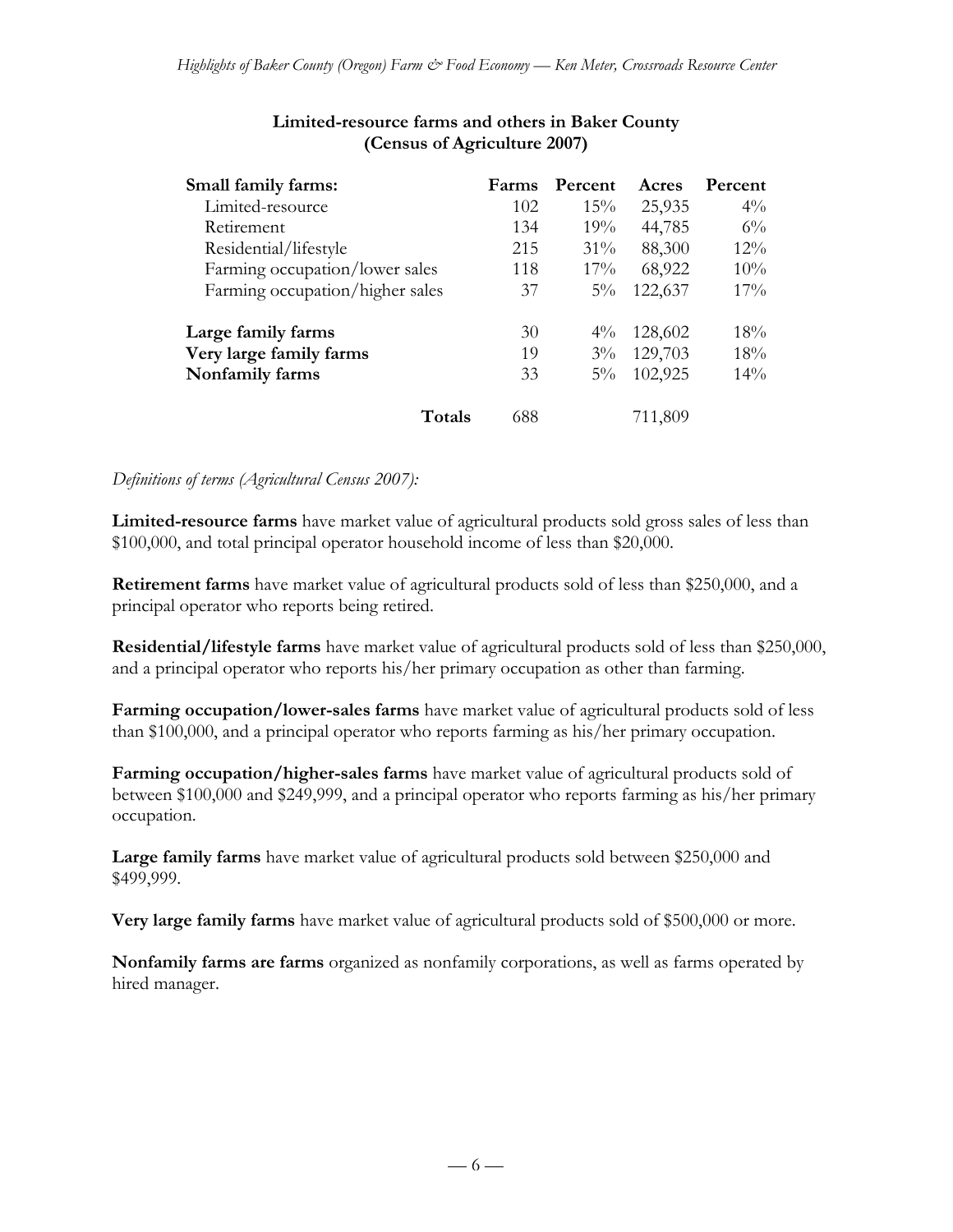# **County and State Highlights**

# **Baker County highlights (Agriculture Census 2007):**

- 688 farms, 2% less than in 2002.
- Baker County has 712,000 acres of land in farms.
- Farmers sold \$62 million of products in 2007.
- \$19 million (31%) of these sales were crops.
- \$43 million (69%) of these sales were livestock.
- The most prevalent farm size is 50 to 179 acres with 176 farms (26%) in this category.
- The next most prevalent is 10 to 49 acres with 161 (23%) farms.
- 131 farms  $(19\%)$  are 1,000 acres or more.
- 228 farms (33%) are less than 50 acres.
- 366 farms (53%) sold less than \$10,000 in farm products.
- 120 farms (17%) sold more than \$100,000 in farm products.
- Baker county ranks  $4<sup>th</sup>$  in Oregon for acreage of potatoes, with 3,717.
- The county ranks  $5<sup>th</sup>$  in the state for sales of cattle and calves, with \$41 million.
- Baker County ranks fifth in Oregon for acreage of forage crops (hay, etc.), with 57,000.
- The county ranks  $6<sup>th</sup>$  in the state for inventory of cattle and calves, with 81,000.
- Baker county ranks  $9<sup>th</sup>$  in Oregon for acreage of wheat, with 8,481.
- The county ranks ninth in the state for acreage of vegetables, with 3,734.
- Baker county ranks  $10^{th}$  in Oregon for acreage of barley, with 646.
- The county ranks  $10<sup>th</sup>$  in the state for sales of livestock and poultry.
- 74 farms sold \$221,000 of food directly to consumers. This is a 6% increase in the number of farms selling direct (70 in 2002), and an 84% increase in direct sales over 2002 sales of \$120,000.
- Direct sales were 0.4% of farm product sales, the same as the national average of 0.4%.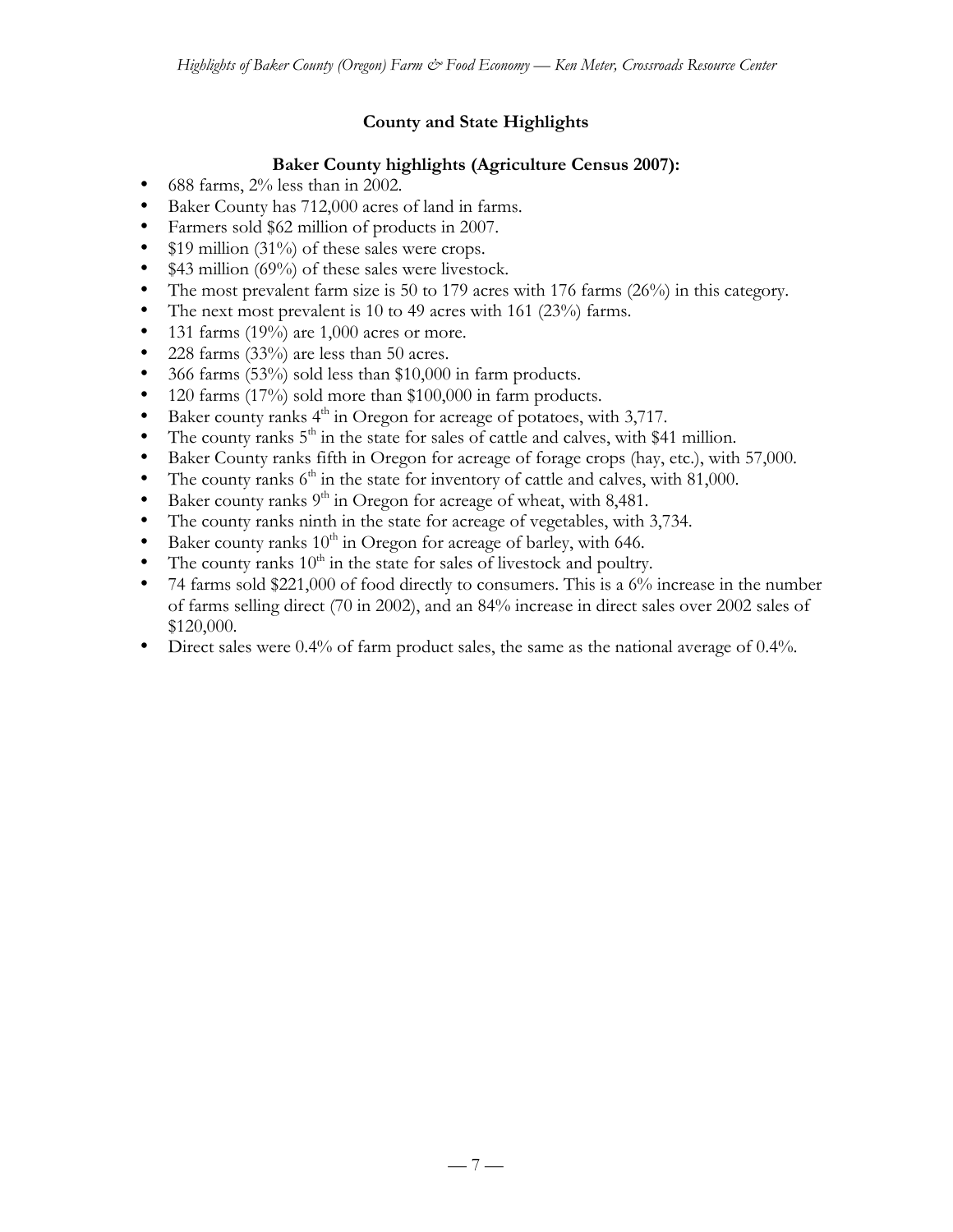## **State of Oregon highlights (Agriculture Census 2007):**

- 38,553 farms, 4% less than in 2002.
- Oregon has 16 million acres of land in farms.
- Farmers sold \$4.4 billion of products in 2007.
- \$3 billion (68%) of these sales were crops.
- \$1.4 billion (32%) of these sales were livestock.
- The most prevalent farm size is 10 to 49 acres with 14,142 farms (37%) in this category.
- The next most prevalent is 1 to 9 acres with 9,546 (25%) farms.<br>• 2.564 farms  $(7\%)$  are 1.000 acres or more.
- 2,564 farms  $(7%)$  are 1,000 acres or more.
- 23,688 farms (61%) are less than 50 acres.
- 26,035 farms (68%) sold less than \$10,000 in farm products.
- 4,678 farms (12%) sold more than \$100,000 in farm products.
- Oregon ranks  $1<sup>st</sup>$  in the U.S. for acreage of Christmas trees, with 67,000.
- The state ranks  $1<sup>st</sup>$  in the country for acreage of field and grass seed crops, with 557,000.
- Oregon ranks first in the country for sales of Christmas trees, with \$117 million.
- The state ranks  $3<sup>rd</sup>$  in the U.S. for sales of ornamentals, with \$989 million.
- Oregon ranks  $3<sup>rd</sup>$  in the country for sales of forage crops (hay, etc.), with \$698 million.
- The state ranks fourth in the country for sales of fruits, tree nuts, and berries, with \$516 million.
- Oregon ranks  $9<sup>th</sup>$  in the U.S. for sales of sheep, goats, and their products, with \$21 million.
- The state ranks  $9<sup>th</sup>$  in the country for acreage of vegetables, with 150,000.
- Oregon ranks ninth in the country for inventory of sheep and lambs, with 217,000.
- The state ranks  $10^{th}$  in the U.S. for vegetable sales, with \$339 million.
- 6,274 farms sold \$56 million of food directly to consumers. This is a 2% decrease in the number of farms selling direct (6,383 in 2002), and a 163% increase in direct sales over 2002 sales of \$21 million.
- Direct sales were 1.3% of farm product sales, over three times the national average of 0.4%.
- If direct food sales made up a single commodity, the value of these sales would outrank the state's  $15<sup>th</sup>$ -most important product, chicken eggs.
- 933 farms farm organically, with a total of 46,000 acres of harvested cropland, and 42,000 acres of pastureland.
- 16,000 acres on 470 farms are undergoing organic conversion.
- 799 farms in Oregon sold \$88 million of organic food products, including \$42 million of crops (this may include ornamental and greenhouse crops), \$3 million of livestock and poultry, and \$43 million of products from livestock and poultry (such as milk or eggs).
- 311 farms market through community supported agriculture (CSA).
- 1,753 farms produce value-added products.
- 9,327 farms use conservation methods such as no-till, limited tilling, filtering field runoff to remove chemicals, fencing animals to prevent them from entering streams, etc.
- 9,694 farms practice rotational management of intensive grazing.
- 631 farms generate energy or electricity on the farms.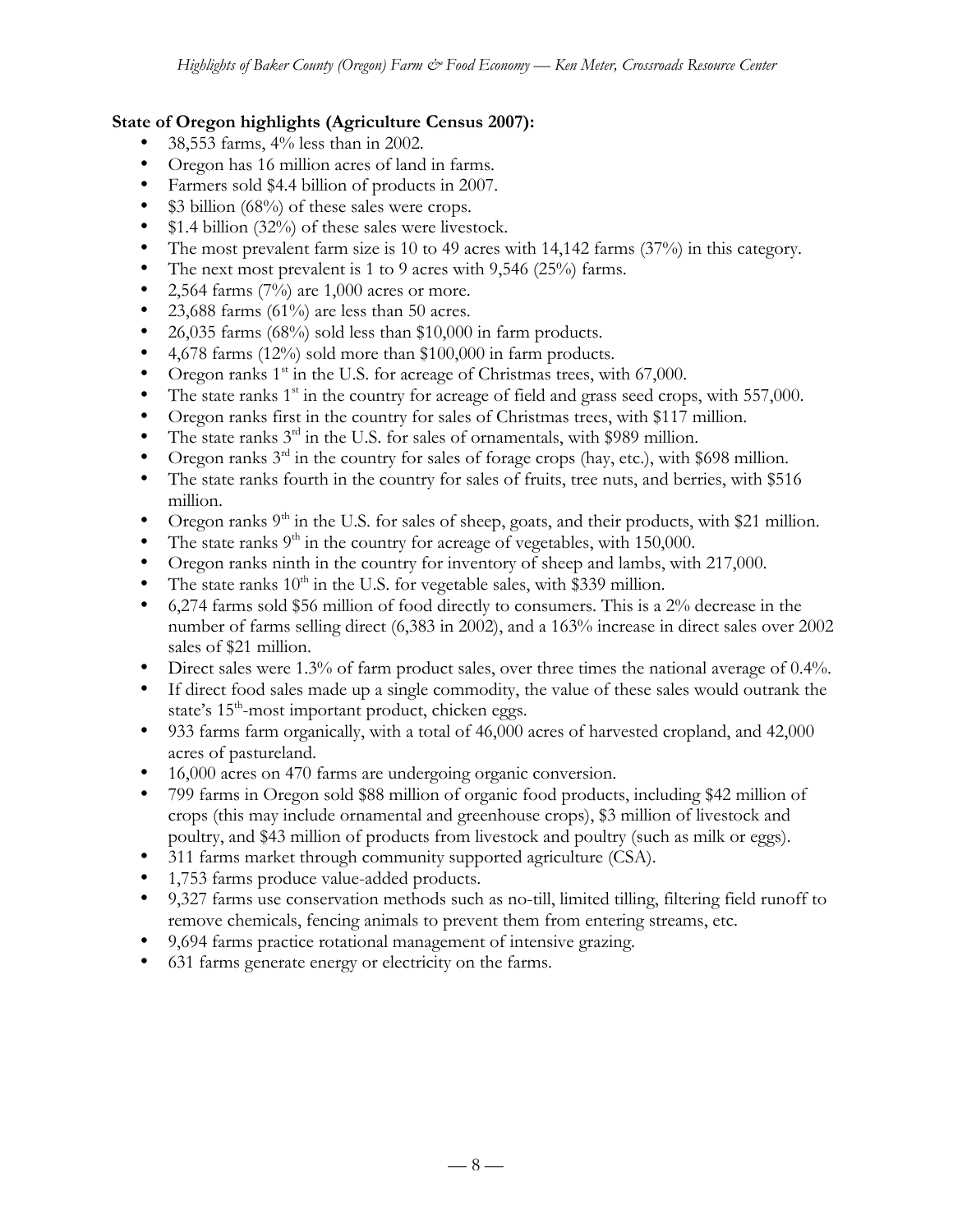# **Oregon's top farm products in 2010 (Economic Research Service)**

*See chart on next page.*

|                |                      | \$ millions |
|----------------|----------------------|-------------|
| 1              | Ornamentals          | 760         |
| $\mathbf{2}$   | Cattle & calves      | 446         |
| 3              | Dairy products       | 412         |
| $\overline{4}$ | Wheat                | 326         |
| 5              | Hay                  | 253         |
| 6              | Potatoes             | 139         |
| 7              | Onions               | 129         |
| 8              | Ryegrass             | 123         |
| 9              | Pears                | 90          |
| 10             | Cherries             | 78          |
| 11             | Fescue               | 73          |
| 12             | Hazelnuts (filberts) | 67          |
| 13             | Blueberries          | 64          |
| 14             | Grapes               | 63          |
| 15             | Chicken eggs         | 52          |
| 16             | Mint                 | 43          |
| 17             | Blackberries         | 35          |
| 18             | Hops                 | 31          |
| 19             | Corn                 | 27          |
| 20             | Apples               | 26          |
| 21             | Corn, sweet          | 26          |
| 22             | Beans, snap          | 20          |
| 23             | Sheep and lambs      | 19          |
| 24             | Bluegrass, Kentucky  | 19          |

*Note: broiler chickens were also listed among Oregon's top 25 products, but sales figures for these products were not released by ERS, in an effort to protect confidentiality.*

Note also that at \$56 million, direct sales from farmers to consumers amount to more than the value of the 15<sup>th</sup>-ranking product, chicken eggs.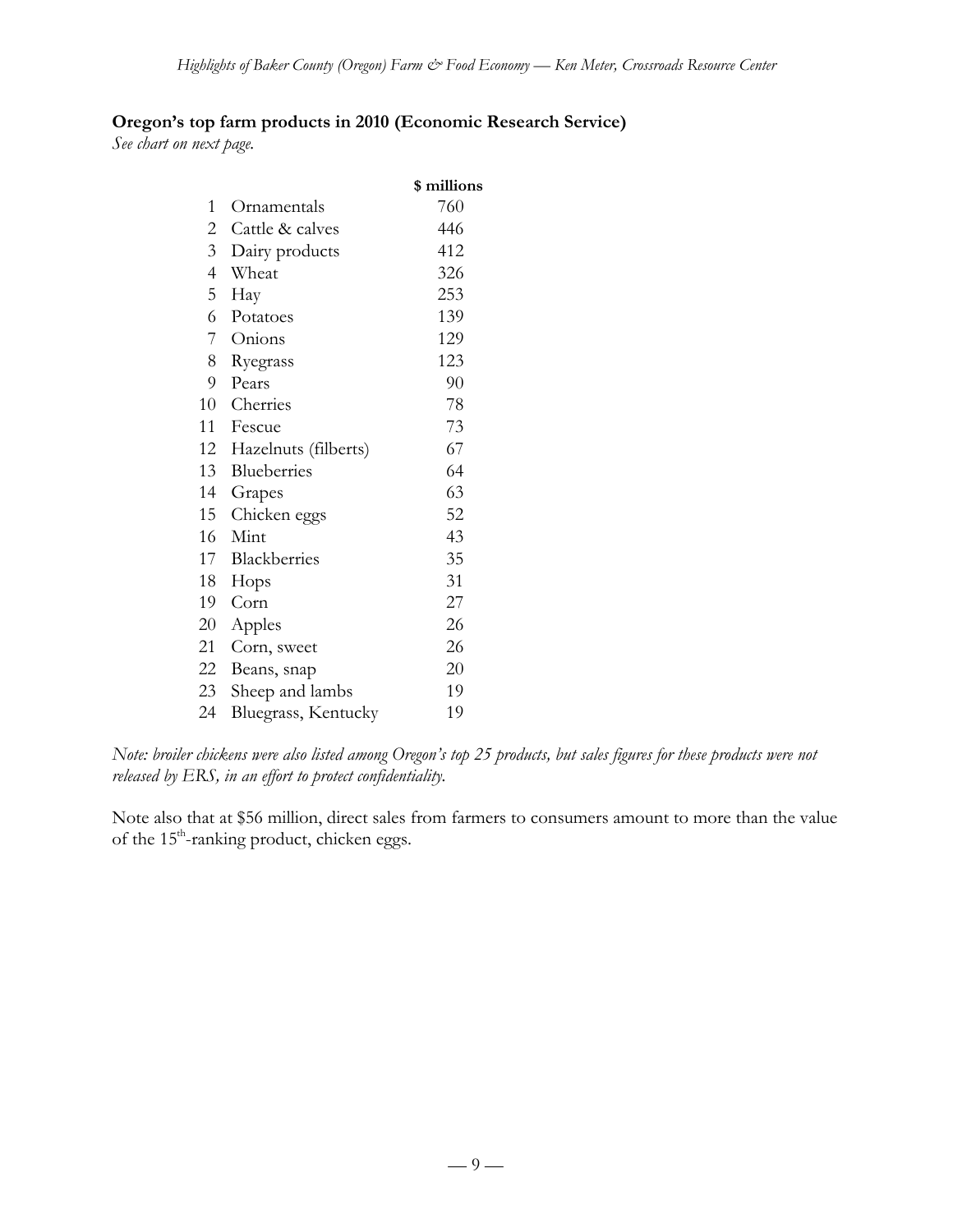# **Oregon's top farm products in 2010 (Economic Research Service)**

*See table on previous page*



**Top farm products in Oregon, 2010**

*Source: USDA Economic Research Service*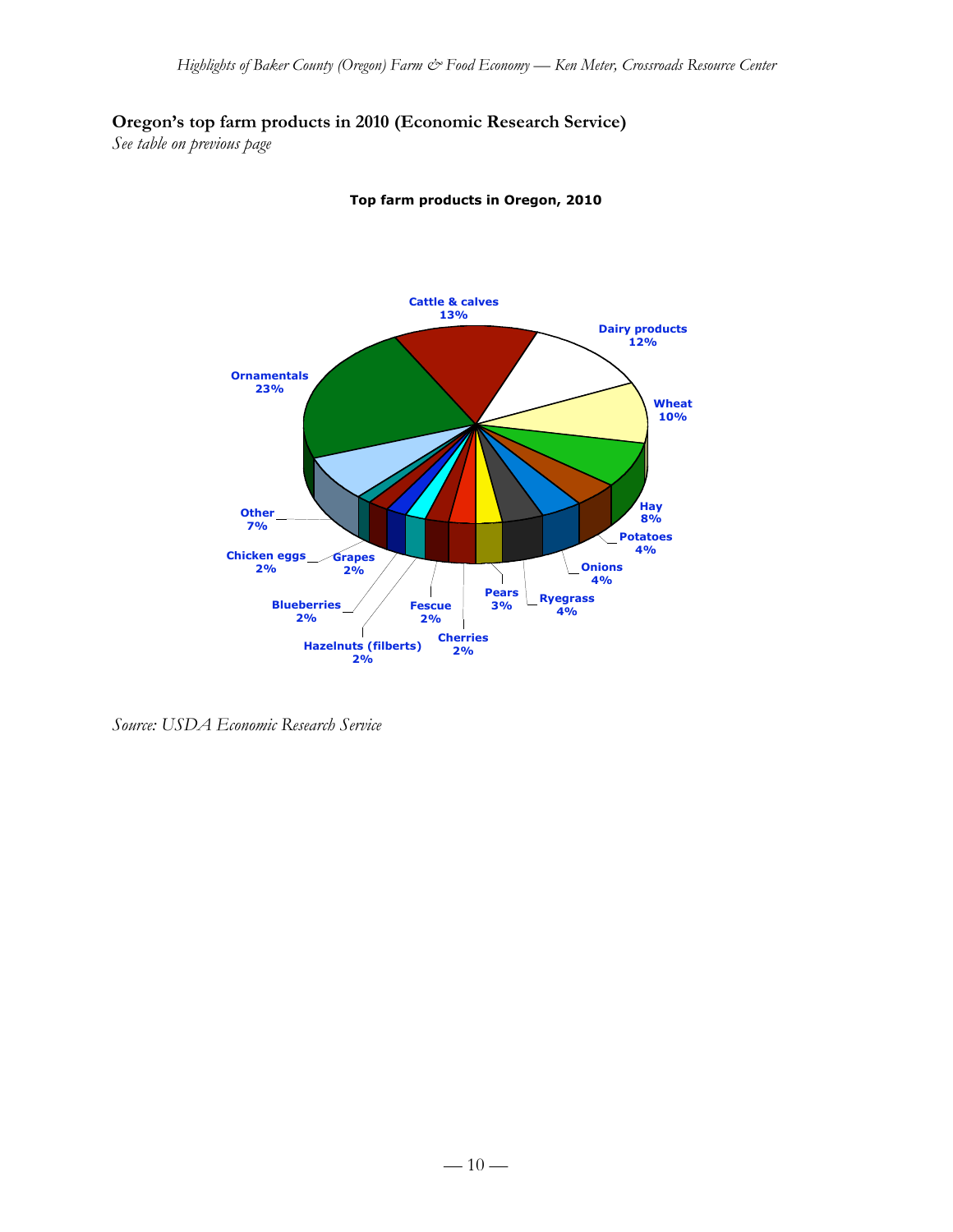# **Balance of Cash Receipts and Production Costs (BEA):**

Baker County ranchers and farmers sell \$66 million of food commodities per year (1987-2009 average), spending \$80 million to raise them, for an average loss of \$14.6 million each year, or 22% of sales. *Note that these sales figures compiled by the BEA may differ from cash receipts recorded by the USDA Agriculture Census (above).*

Overall, farm producers spent \$335 million more producing crops and livestock than they have earned by selling these products from 1987 to 2009. Farm production costs exceeded cash receipts for every year of that 23-year period. Moreover, 63% of the county's farms and ranches reported a net loss to the 2007 Census of Agriculture. Baker County farmers and ranchers earned \$41 million less by selling commodities in 2009 than they earned in 1969 (in 2009 dollars).

Farmers and ranchers earn another \$8 million per year of farm-related income — primarily custom work, and rental income (23-year average for 1987-2009). Federal farm support payments are relatively small, averaging \$2 million per year for all farmers in the county over the same years.

## **The county's consumers:**

*See also information covering low-income food consumption and food-related health conditions, page 1-2 above.*

Baker County consumers spend \$43 million buying food each year, including \$25 million for home use. Most of this food (an estimated \$39 million) is sourced outside the county. Only \$221,000 of food products (0.4% of farm cash receipts and 0.5% of the county's consumer market) are sold by farmers directly to consumers.

Estimated change in net assets (that is, assets minus liabilities) for all county households combined was a loss of \$84 million in 2009 alone (BLS). This places additional pressure on Baker County consumers trying to buy food.

### **Farm and food economy summary:**

Farmers lose \$15 million each year producing food commodities, while spending \$30 million buying inputs sourced outside of the county.<sup>2</sup> From the standpoint of the county as a whole, these external input purchases take money away from the local economy. This is a total loss of \$45 million to the county.

Meanwhile, consumers spend \$39 million buying food from outside. Thus, total loss to the county is \$85 million of potential wealth *each year*. This loss amounts to more than the value of all food products raised in the county.

 $\frac{1}{2}$  $\alpha$ <sup>2</sup> Note that there are some gaps in the production expense data reported by USDA in the Census of Agriculture for 2007. The \$30 million figure takes into account these gaps in reporting.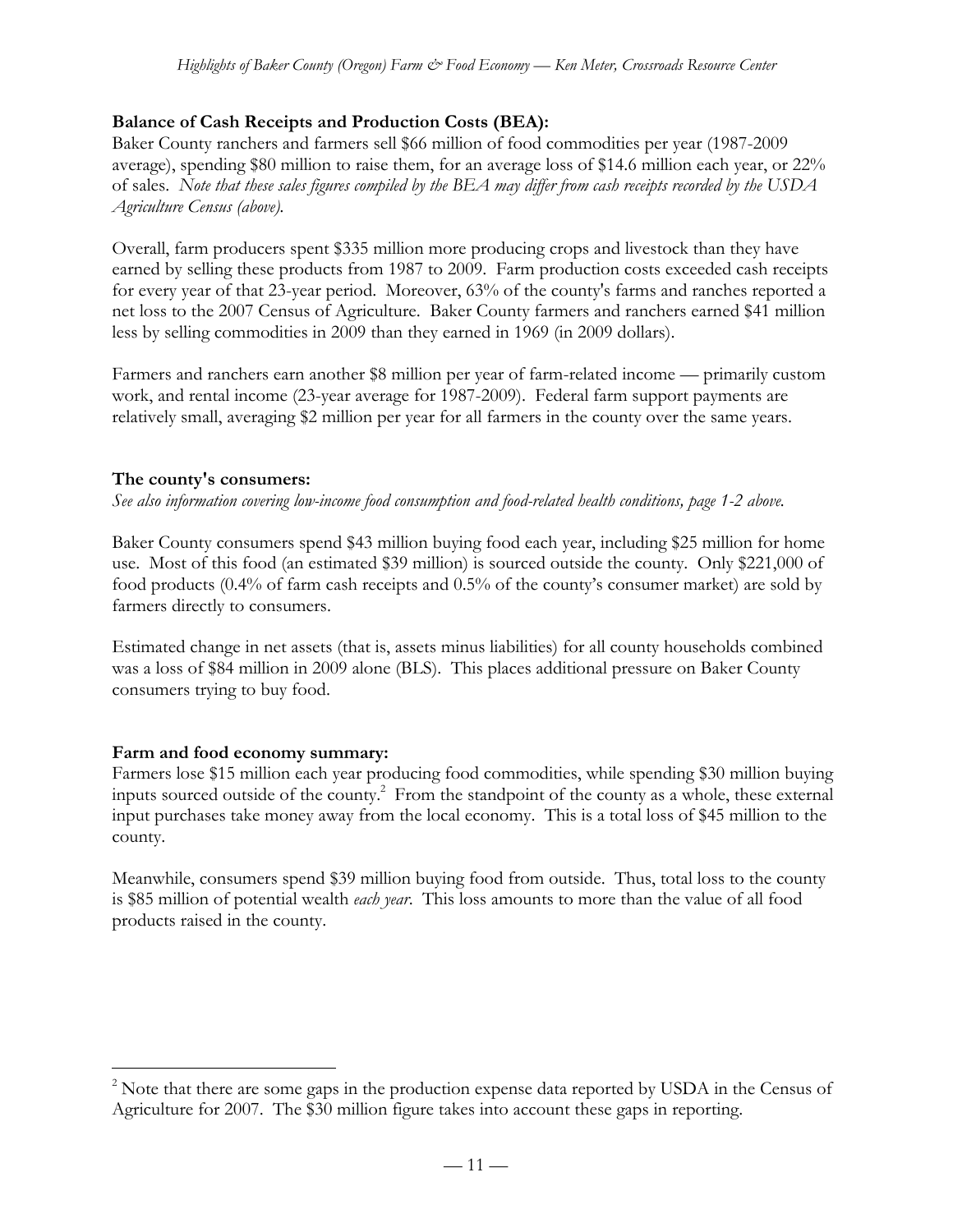#### **Baker County: markets for food eaten at home (2009):**

Baker County residents purchase \$43 million of food each year, including \$25 million to eat at home. Home purchases break down in the following way:

|                                     | millions |
|-------------------------------------|----------|
| Meats, poultry, fish, and eggs      | \$5.4    |
| Fruits & vegetables                 | 4.6      |
| Cereals and bakery products         | 3.2      |
| Dairy products                      | 2.7      |
| "Other," incl. Sweets, fats, & oils | 90       |

If Baker County residents purchased 15% of their food for home use directly from county farmers, this would generate \$3.7 million of new farm income for the county. This would require each resident of the county to buy, on average, less than \$5.00 of food directly from farmers each week.

### **Northeast Oregon: markets for food eaten at home (2009):**

Northeast Oregon residents purchase \$322 million of food each year, including \$189 million to eat at home. Home purchases break down in the following way:

|                                     | millions |
|-------------------------------------|----------|
| Meats, poultry, fish, and eggs      | \$40.8   |
| Fruits & vegetables                 | 34.5     |
| Cereals and bakery products         | 24.1     |
| Dairy products                      | 20.2     |
| "Other," incl. Sweets, fats, & oils | 68.2     |

If Northeast Oregon residents purchased 15% of their food for home use directly from farmers in the region, this would generate \$28 million of new farm income. This would require each resident of the region to buy, on average, less than \$5.00 of food directly from farmers each week.

#### **Pendleton: markets for food eaten at home (2009):**

Pendleton residents purchase \$225 million of food each year, including \$131 million to eat at home. Home purchases break down in the following way:

|                                     | millions |
|-------------------------------------|----------|
| Meats, poultry, fish, and eggs      | \$28.6   |
| Fruits & vegetables                 | 24.2     |
| Cereals and bakery products         | 16.8     |
| Dairy products                      | 14.1     |
| "Other," incl. Sweets, fats, & oils | 47.7     |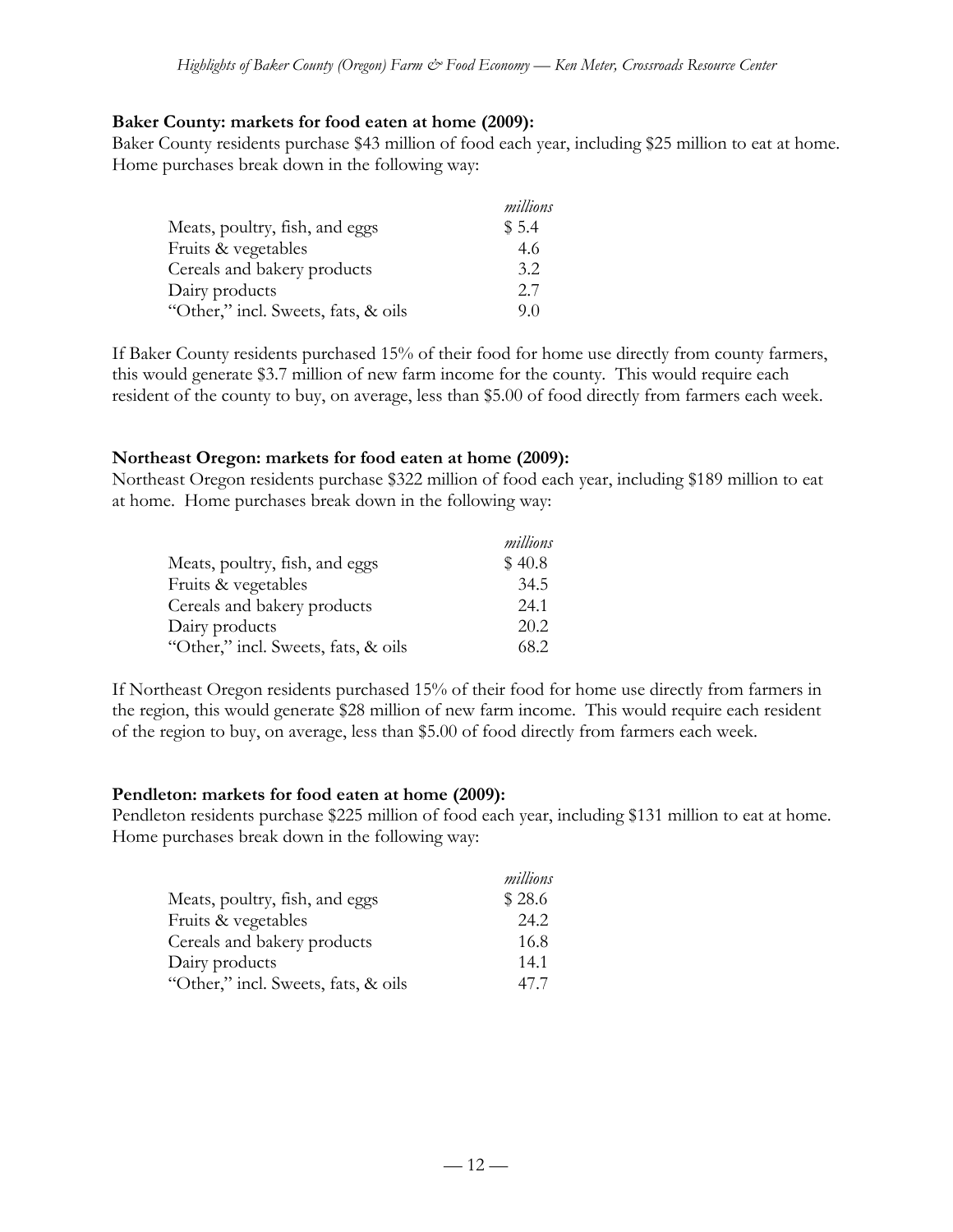#### **Umatilla County: markets for food eaten at home (2009):**

Umatilla County residents purchase \$195 million of food each year, including \$114 million to eat at home. Home purchases break down in the following way:

|                                     | millions |
|-------------------------------------|----------|
| Meats, poultry, fish, and eggs      | \$24.7   |
| Fruits & vegetables                 | 20.9     |
| Cereals and bakery products         | 14.6     |
| Dairy products                      | 12.2.    |
| "Other," incl. Sweets, fats, & oils | 41.2     |

#### **Union County: markets for food eaten at home (2009):**

Union County residents purchase \$66 million of food each year, including \$39 million to eat at home. Home purchases break down in the following way:

|                                     | millions |
|-------------------------------------|----------|
| Meats, poultry, fish, and eggs      | \$8.4    |
| Fruits & vegetables                 | 7.1      |
| Cereals and bakery products         | 5.0      |
| Dairy products                      | 4.2      |
| "Other," incl. Sweets, fats, & oils | 14.1     |

### **Wallowa County: markets for food eaten at home (2009):**

Wallowa County residents purchase \$18 million of food each year, including \$11 million to eat at home. Home purchases break down in the following way:

|                                     | millions |
|-------------------------------------|----------|
| Meats, poultry, fish, and eggs      | \$2.3    |
| Fruits & vegetables                 | 2.0      |
| Cereals and bakery products         | 1.4      |
| Dairy products                      | 11       |
| "Other," incl. Sweets, fats, & oils | 39       |

### **Metro Boise: markets for food eaten at home (2009):**

Metro Boise residents purchase \$1.9 billion of food each year, including \$1.1 billion to eat at home. Home purchases break down in the following way:

|                                     | millions |
|-------------------------------------|----------|
| Meats, poultry, fish, and eggs      | \$239    |
| Fruits & vegetables                 | 202      |
| Cereals and bakery products         | 141      |
| Dairy products                      | 118      |
| "Other," incl. Sweets, fats, & oils | 400      |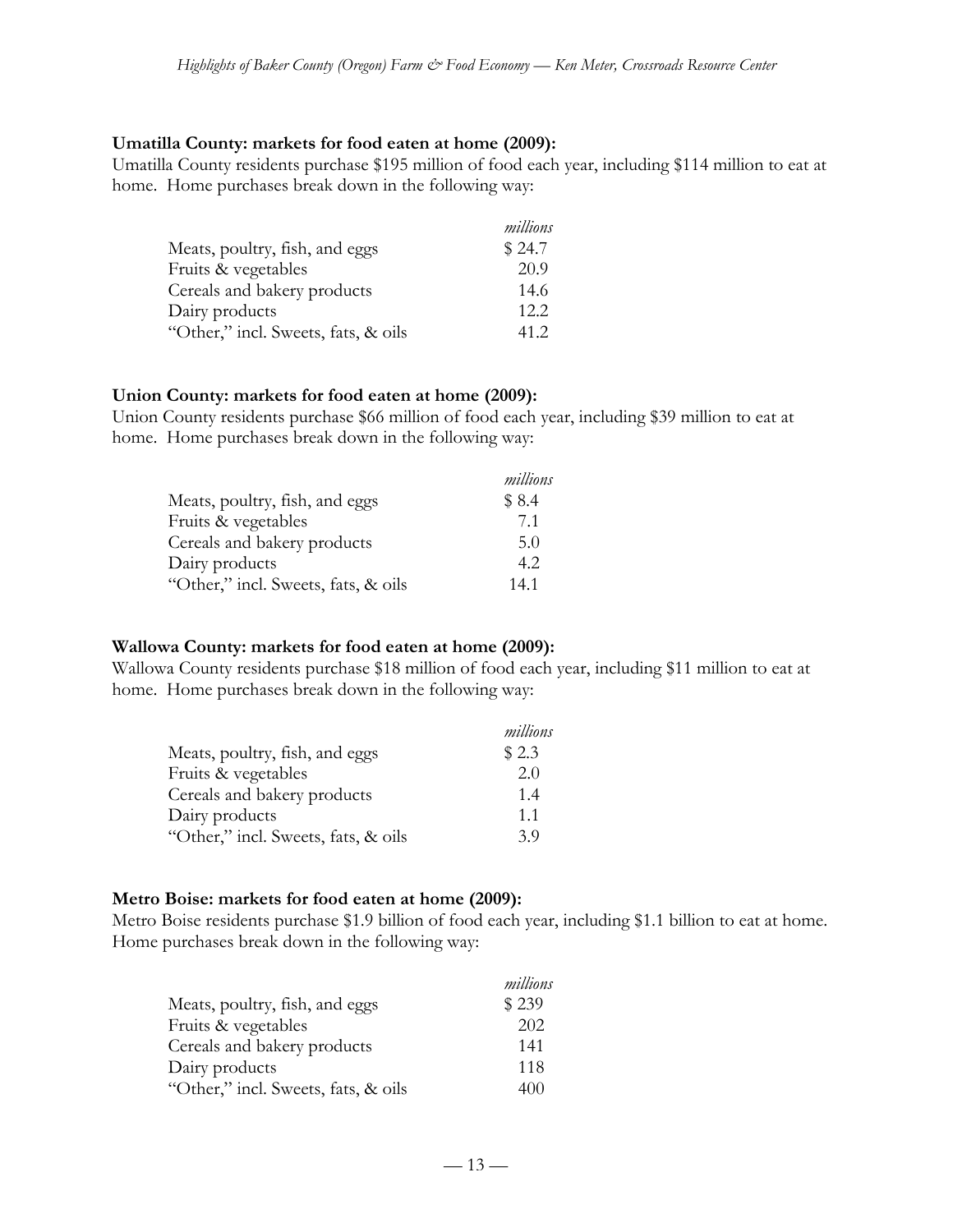## **Oregon: markets for food eaten at home (2009):**

Oregon residents purchase \$10 billion of food each year, including \$6 billion to eat at home. Home purchases break down in the following way:

|                                     | millions |
|-------------------------------------|----------|
| Meats, poultry, fish, and eggs      | \$1,287  |
| Fruits & vegetables                 | 1,089    |
| Cereals and bakery products         | 759      |
| Dairy products                      | 636      |
| "Other," incl. Sweets, fats, & oils | 2,150    |